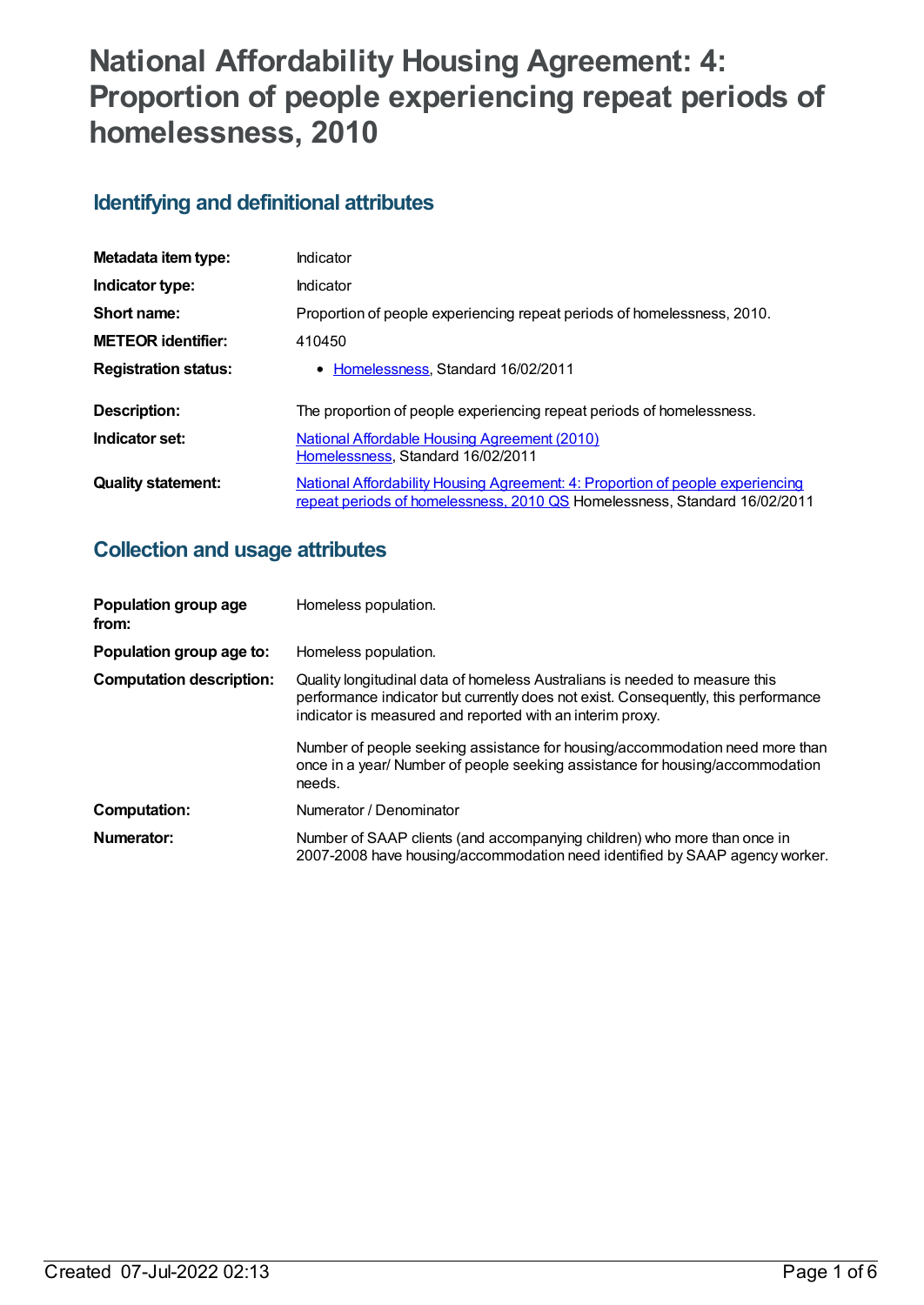Service [episode—episode](https://meteor.aihw.gov.au/content/270160) end date, DDMMYYYY

**Data Source**

AIHW Supported [Accommodation](https://meteor.aihw.gov.au/content/410013) Assistance Program (SAAP) National Data Collection 2007-08

**NMDS / DSS**

SAAP Client [Collection](https://meteor.aihw.gov.au/content/339019) National Minimum Data Set

#### **Data Element / Data Set**

Service [episode—episode](https://meteor.aihw.gov.au/content/338558) start date, DDMMYYYY

**Data Source**

AIHW Supported [Accommodation](https://meteor.aihw.gov.au/content/410013) Assistance Program (SAAP) National Data Collection 2007-08

**NMDS / DSS**

SAAP Client [Collection](https://meteor.aihw.gov.au/content/339019) National Minimum Data Set

#### **Data Element / Data Set**

[Client—consent](https://meteor.aihw.gov.au/content/338737) obtained indicator, yes/no code N

**NMDS / DSS**

SAAP Client [Collection](https://meteor.aihw.gov.au/content/339019) National Minimum Data Set

#### **Data Element / Data Set**

[Client—service](https://meteor.aihw.gov.au/content/348873) activity type needed, SAAP code N[N]

**Data Source**

AIHW Supported [Accommodation](https://meteor.aihw.gov.au/content/410013) Assistance Program (SAAP) National Data Collection 2007-08

#### **NMDS / DSS**

SAAP Client [Collection](https://meteor.aihw.gov.au/content/339019) National Minimum Data Set

#### **Data Element / Data Set**

Record—linkage key, code 581 [XXXXXDDMMYYYYN](https://meteor.aihw.gov.au/content/349895)

#### **NMDS / DSS**

SAAP Client [Collection](https://meteor.aihw.gov.au/content/339019) National Minimum Data Set

**Denominator:** Number of SAAP clients (and accompanying children) in 2007-2008 who have housing/accommodation need identified by a SAAP agency worker.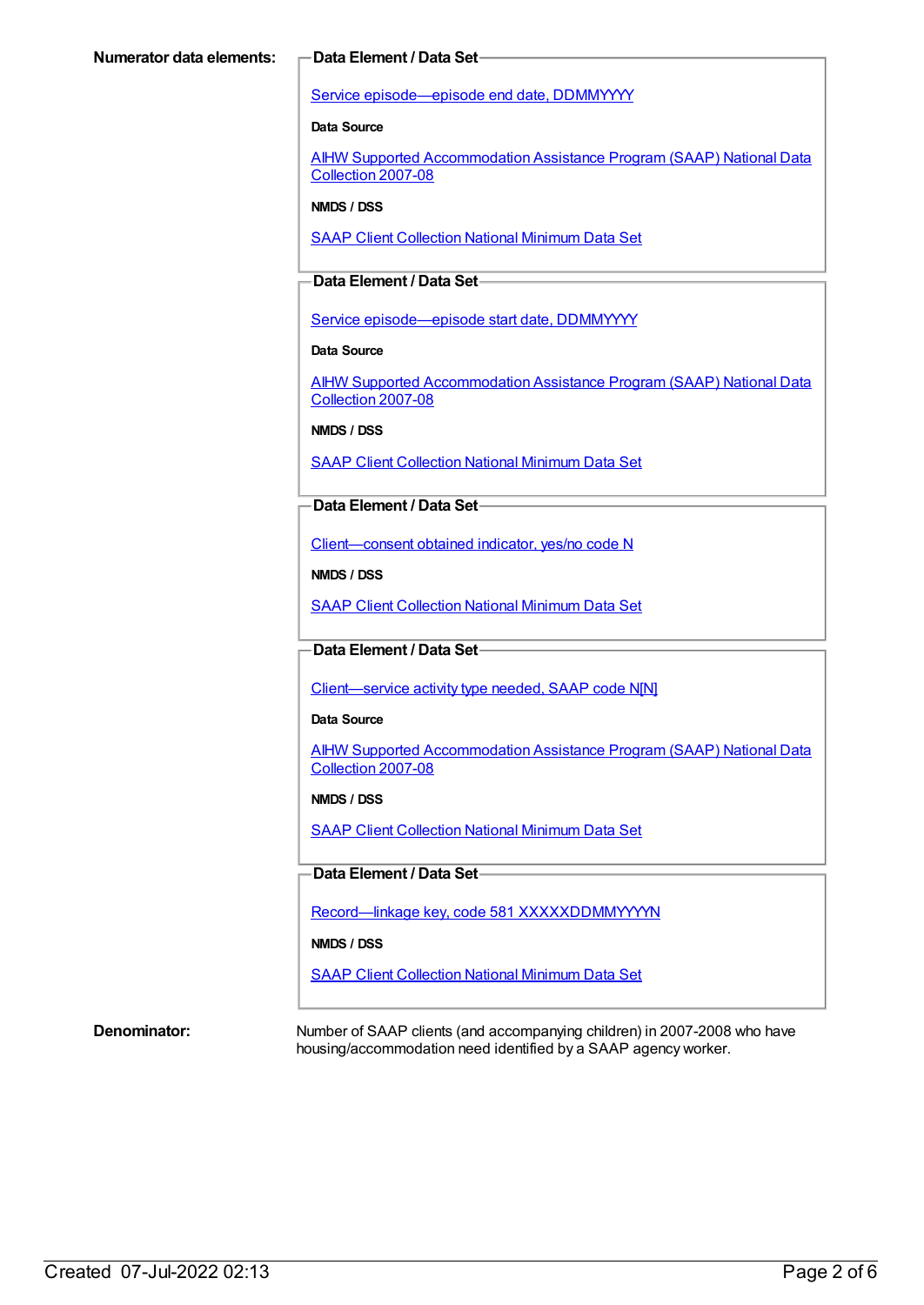#### **Denominator data elements:**

#### **Data Element / Data Set**

Service [episode—episode](https://meteor.aihw.gov.au/content/270160) end date, DDMMYYYY

**NMDS / DSS**

SAAP Client [Collection](https://meteor.aihw.gov.au/content/339019) National Minimum Data Set

#### **Data Element / Data Set**

Service [episode—episode](https://meteor.aihw.gov.au/content/338558) start date, DDMMYYYY

**NMDS / DSS**

SAAP Client [Collection](https://meteor.aihw.gov.au/content/339019) National Minimum Data Set

**Data Element / Data Set**

[Client—consent](https://meteor.aihw.gov.au/content/338737) obtained indicator, yes/no code N

**NMDS / DSS**

SAAP Client [Collection](https://meteor.aihw.gov.au/content/339019) National Minimum Data Set

**Data Element / Data Set**

[Client—service](https://meteor.aihw.gov.au/content/348873) activity type needed, SAAP code N[N]

**Data Source**

AIHW Supported [Accommodation](https://meteor.aihw.gov.au/content/410013) Assistance Program (SAAP) National Data Collection 2007-08

**NMDS / DSS**

SAAP Client [Collection](https://meteor.aihw.gov.au/content/339019) National Minimum Data Set

**Data Element / Data Set**

Record—linkage key, code 581 [XXXXXDDMMYYYYN](https://meteor.aihw.gov.au/content/349895)

**NMDS / DSS**

SAAP Client [Collection](https://meteor.aihw.gov.au/content/339019) National Minimum Data Set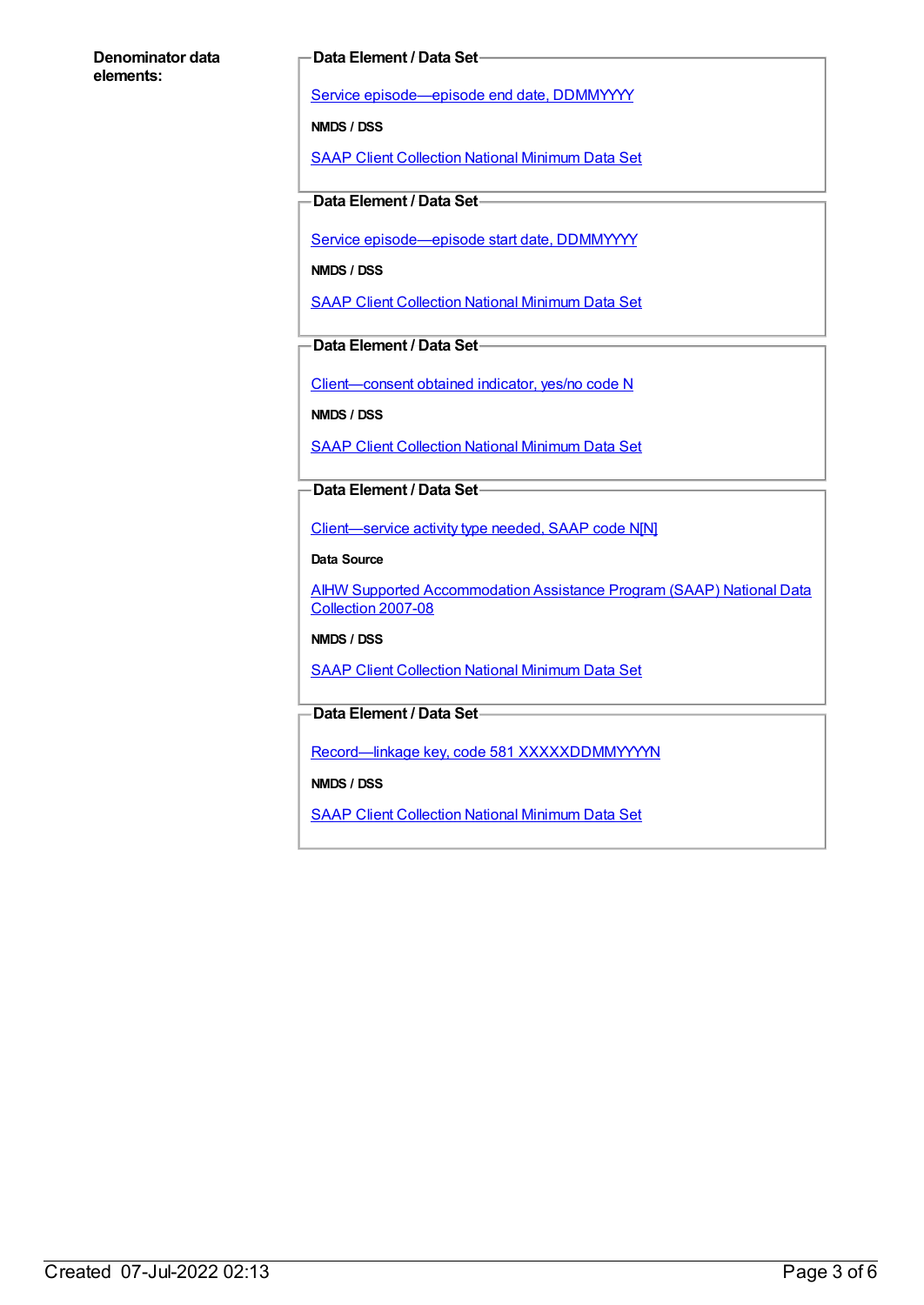#### **Disaggregation data elements:**

#### **Data Element / Data Set**

#### **Data Element / Data Set**

[Person—date](https://meteor.aihw.gov.au/content/287007) of birth, DDMMYYYY

#### **Data Source**

AIHW Supported [Accommodation](https://meteor.aihw.gov.au/content/410013) Assistance Program (SAAP) National Data Collection 2007-08

**NMDS / DSS**

SAAP Client [Collection](https://meteor.aihw.gov.au/content/339019) National Minimum Data Set

#### **Data Element / Data Set**

[Person—sex,](https://meteor.aihw.gov.au/content/287316) code N

**Data Source**

AIHW Supported [Accommodation](https://meteor.aihw.gov.au/content/410013) Assistance Program (SAAP) National Data Collection 2007-08

**NMDS / DSS**

SAAP Client [Collection](https://meteor.aihw.gov.au/content/339019) National Minimum Data Set

### **Data Element / Data Set**

[Person—Indigenous](https://meteor.aihw.gov.au/content/291036) status, code N

#### **Data Source**

AIHW Supported [Accommodation](https://meteor.aihw.gov.au/content/410013) Assistance Program (SAAP) National Data Collection 2007-08

**NMDS / DSS**

SAAP Client [Collection](https://meteor.aihw.gov.au/content/339019) National Minimum Data Set

#### **Data Element / Data Set**

Service provider organisation-organisation identifier (SAAP), NNNNA

#### **Data Source**

AIHW Supported [Accommodation](https://meteor.aihw.gov.au/content/410013) Assistance Program (SAAP) National Data Collection 2007-08

**NMDS / DSS**

SAAP Client [Collection](https://meteor.aihw.gov.au/content/339019) National Minimum Data Set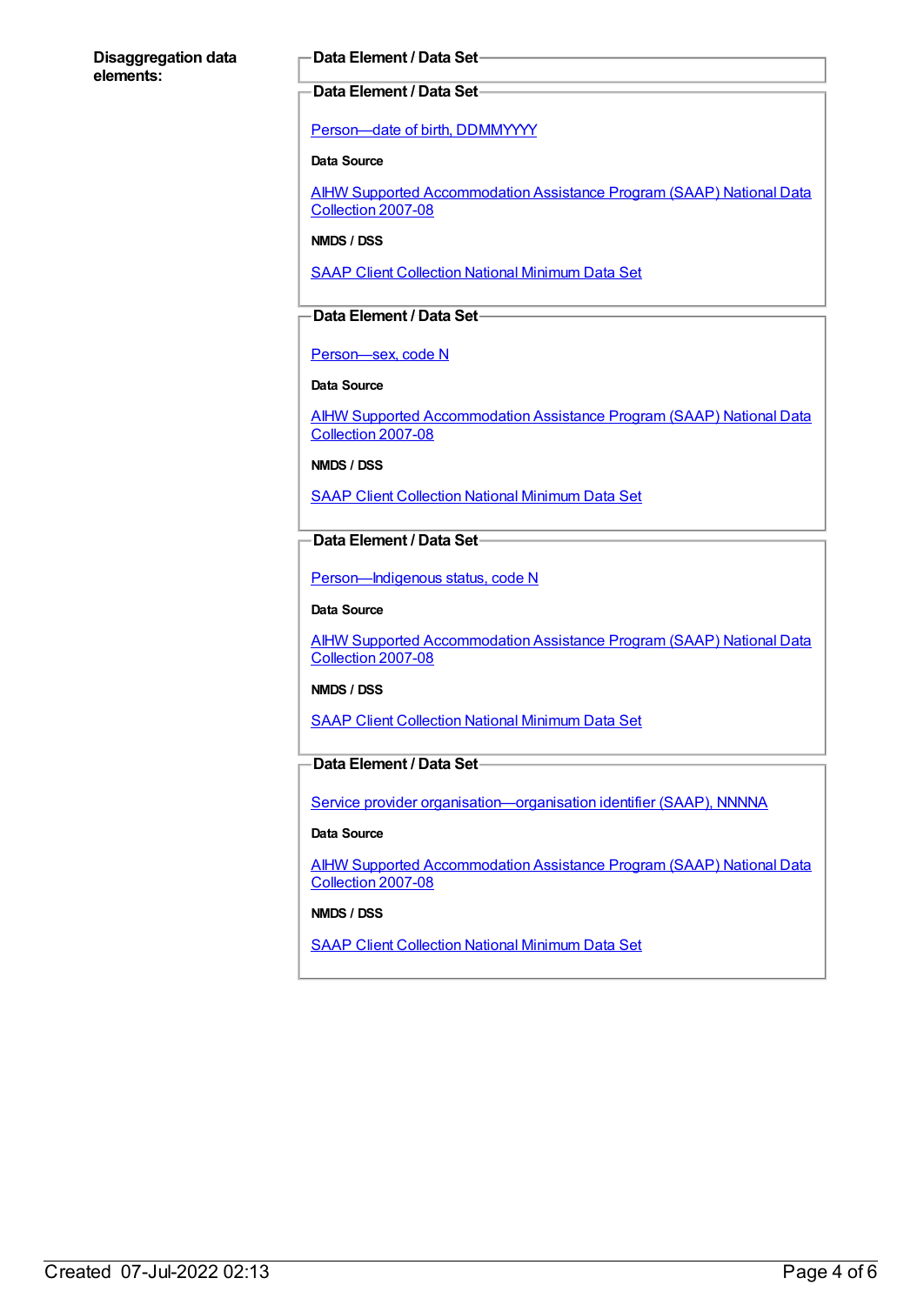**Comments:** The information 'housing/accommodation need identified by SAAP agency worker' can be sourced from Question 17 of the SAAP Client collection from. Four types of housing and accommodation are available for identification.

- SAAP/CAP accommodation (including THMs and other SAAP managed properties)
- Assistance to obtain/maintain short-term accommodation
- Assistance to obtain/maintain medium-term accommodation
- Assistance to obtain/maintain independent housing.

A SAAP support period commences when a client begins to receive support and/or supported accommodation from a SAAP agency. The support period if considered to finish when

- The client ends the relationship with the agency; or
- The agency ends the relationship with the client.

If it is not clear whether the agency or the client has ended the relationship, the support period is assumed to have ended if no assistance has been provided to the client for a period of 1 month.

In such a case, the date the support period ended is the last contact with the client.

- Accompanying child is defined as a person aged under 18 years who:
- Has a parent of guardian who is a SAAP client: and
- Accompanies that client to a SAAP agency any time during that client's support period; and/or received assistance directly as a consequence of a parent or guardian's support period.

## **Representational attributes**

| <b>Representation class:</b> | Proportion  |  |
|------------------------------|-------------|--|
| Data type:                   | Time period |  |
| Unit of measure:             | Person      |  |
|                              |             |  |

#### **Indicator conceptual framework**

| <b>Framework and</b> | <b>Shelter and housing</b> |
|----------------------|----------------------------|
| dimensions:          |                            |

### **Data source attributes**

**Data sources: Data Source**

AIHW Supported [Accommodation](https://meteor.aihw.gov.au/content/410013) Assistance Program (SAAP) National Data Collection 2007-08

**Frequency**

Annual

#### **Data custodian**

Australian Institute of Health and Welfare.

### **Accountability attributes**

| <b>Reporting requirements:</b>                  | Intergovernmental Agreement on Federal Financial Relations for the National<br>Affordability Housing Agreement (NAHA), annual. |
|-------------------------------------------------|--------------------------------------------------------------------------------------------------------------------------------|
| Organisation responsible<br>for providing data: | Australian Institute of Health and Welfare.                                                                                    |